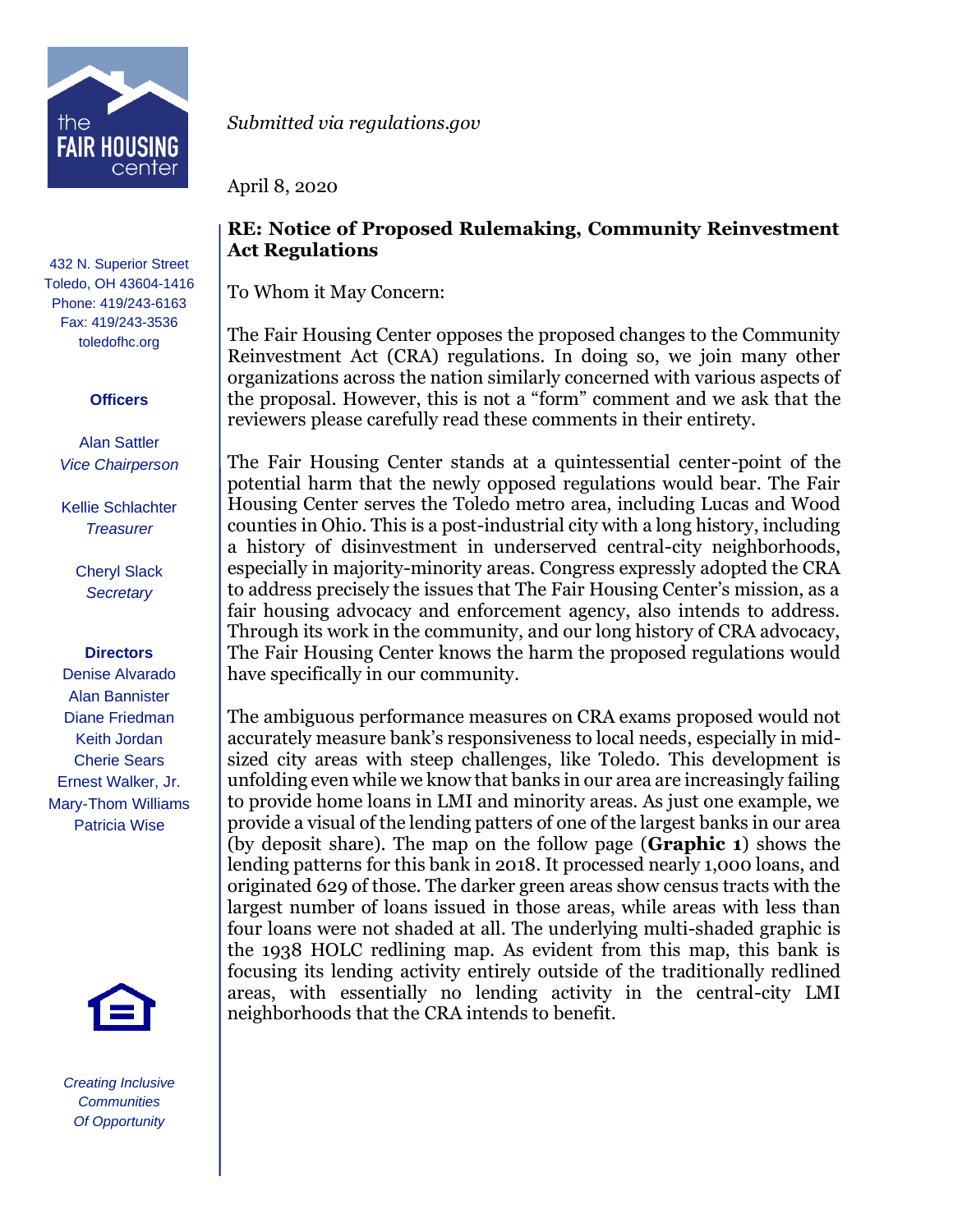

**Graphic 1 – Lending pattern for a large bank in the Toledo, Ohio area**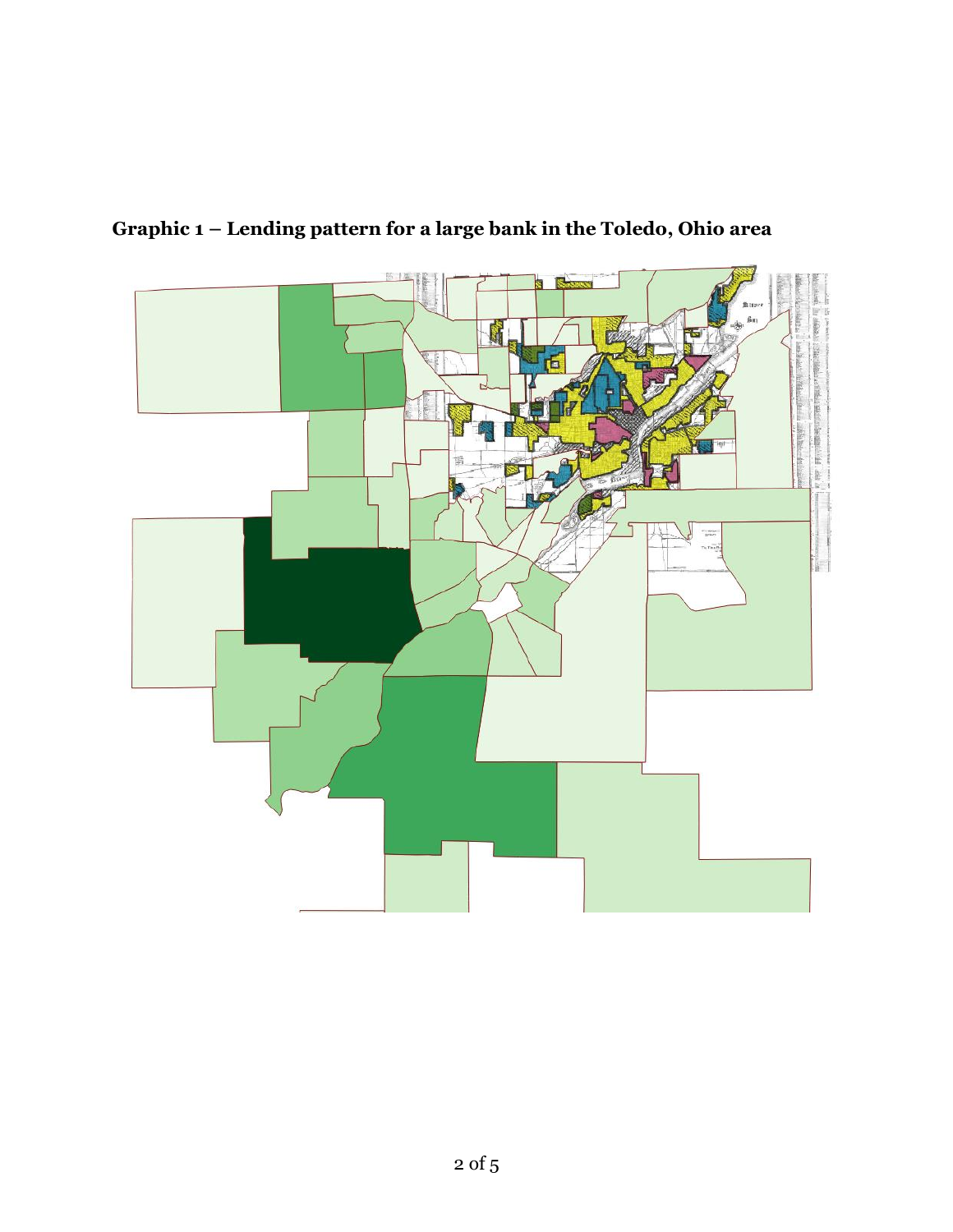Sadly, the general pattern displayed in the graphic above might be described as "typical" for other banks in the Toledo, Ohio area. It is critical that the CRA encourage banks to improve their lending and investment activity. Despite this clear need, and critical role for the CRA, the proposed regulatory changes would further harm neighborhoods in need like those displayed above. As just a few examples, the proposed regulatory change would do the following:

- Lessen CRA's focus on LMI communities in contradiction to the intent of the law to address redlining in and disinvestment from LMI and communities of color;
- Relax the definition of affordable housing to include middle-income housing in high-cost areas;
- Count rental housing as affordable housing if lower-income people could afford to pay the rent without verifying that lower-income people would be tenants;
- Make financing large infrastructure such as bridges would eligible as CRA activity, which would divert banks' attention from community development projects in LMI communities;
- Make financing "athletic" stadiums in Opportunity Zones an eligible activity;
- Allow small businesses and farms that could benefit from CRA to have higher revenues, increasing from \$1 million to \$2 million for small businesses and as high as \$10 million for family farms;

Obviously, these measures would significantly dilute the emphasis, established in the 1995 regulatory changes to CRA, of revitalizing LMI communities with affordable housing, small business development, and community facilities.

However, among all the changes, the reworking of geographical areas of CRA exams could prove the most devasting for "middle-America" areas like Toledo. New areas on exams are situated outside of branch networks but include locations where banks collect a significant amount of deposits. However, the deposit data collected now does not include customer geographical locations when customers open accounts through the internet. In that case, neither the agencies nor the public can assess the impacts of this proposal by estimating the numbers of banks with new areas and what parts of the country would have increased attention. The public does not have a fair chance to offer comments on the effectiveness of significant proposed changes whose impacts are unknown.

Obviously, the proposed changes are likely to divert attention from areas served by branches since the agencies propose to make it easier for banks to engage in CRAqualified activities outside of areas with branches. Currently, banks can engage in community development activities beyond areas with branches only after satisfactorily serving them. Under the proposed rule, there would be no such restriction, allowing banks to find the easier places anywhere in the county to engage in community development without first responding to needs in the communities with branches. Under such a rule, it is very likely that areas like Toledo, Ohio, could be quickly left behind.

Consistent with this trend, the proposal would also change the evaluation system to further inflate ratings while decreasing the responsiveness of banks to local needs. Now, 98% of banks pass CRA exams; the proposal would likely push this up to 100%. The